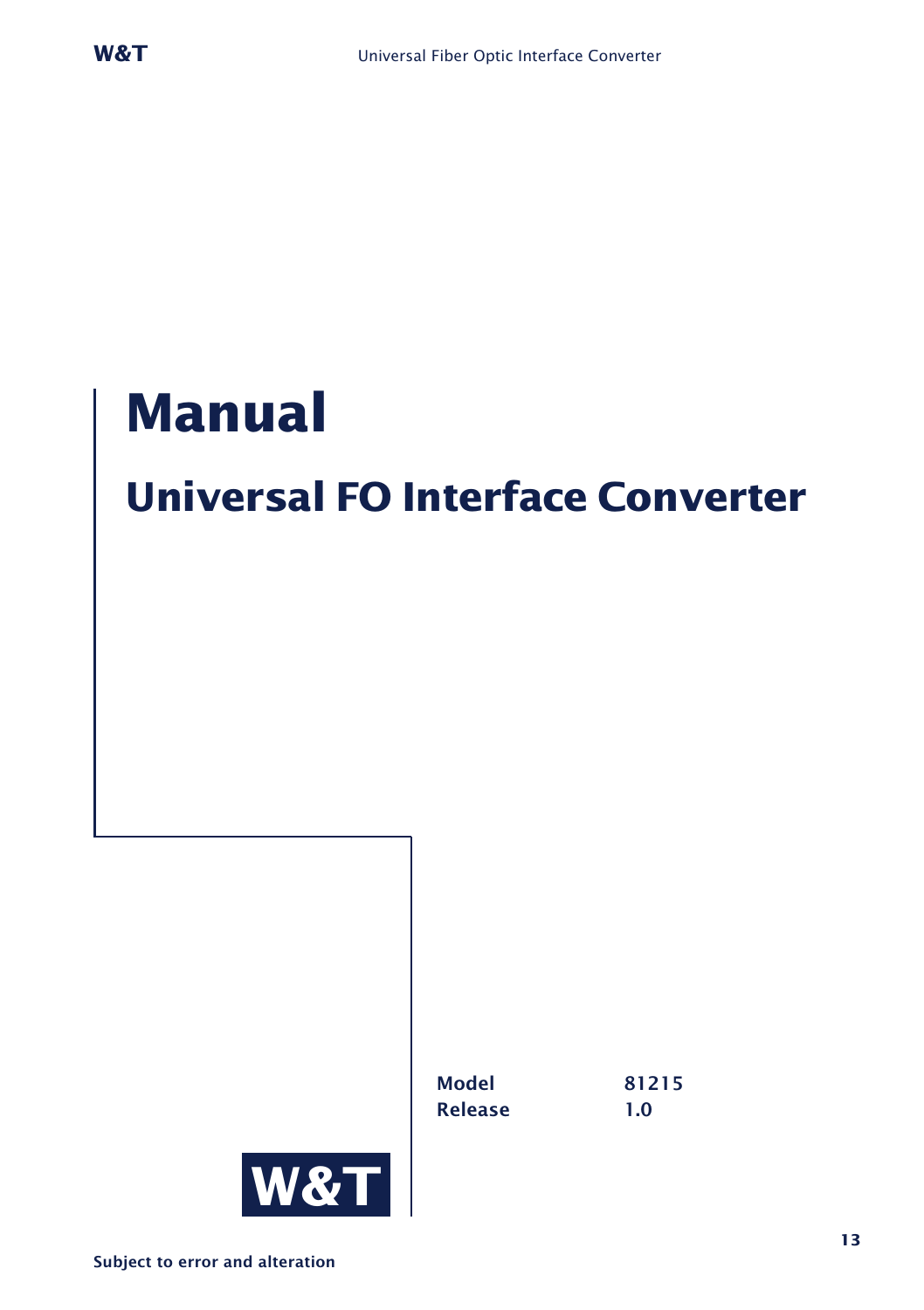#### © 10/2012 by Wiesemann & Theis GmbH

Subject to error and alteration:

Since it is possible that we make mistakes, you mustn't use any of our statements without verification. Please, inform us of any error or misunderstanding you come about, so we can identify and eliminate it as soon as possible.

Carry out your work on or with W&T products only to the

extent that they are described here and after you have completely read and understood the manual or guide. We are not liable for unauthorized repairs or tampering. When in doubt, check first with us or with your dealer.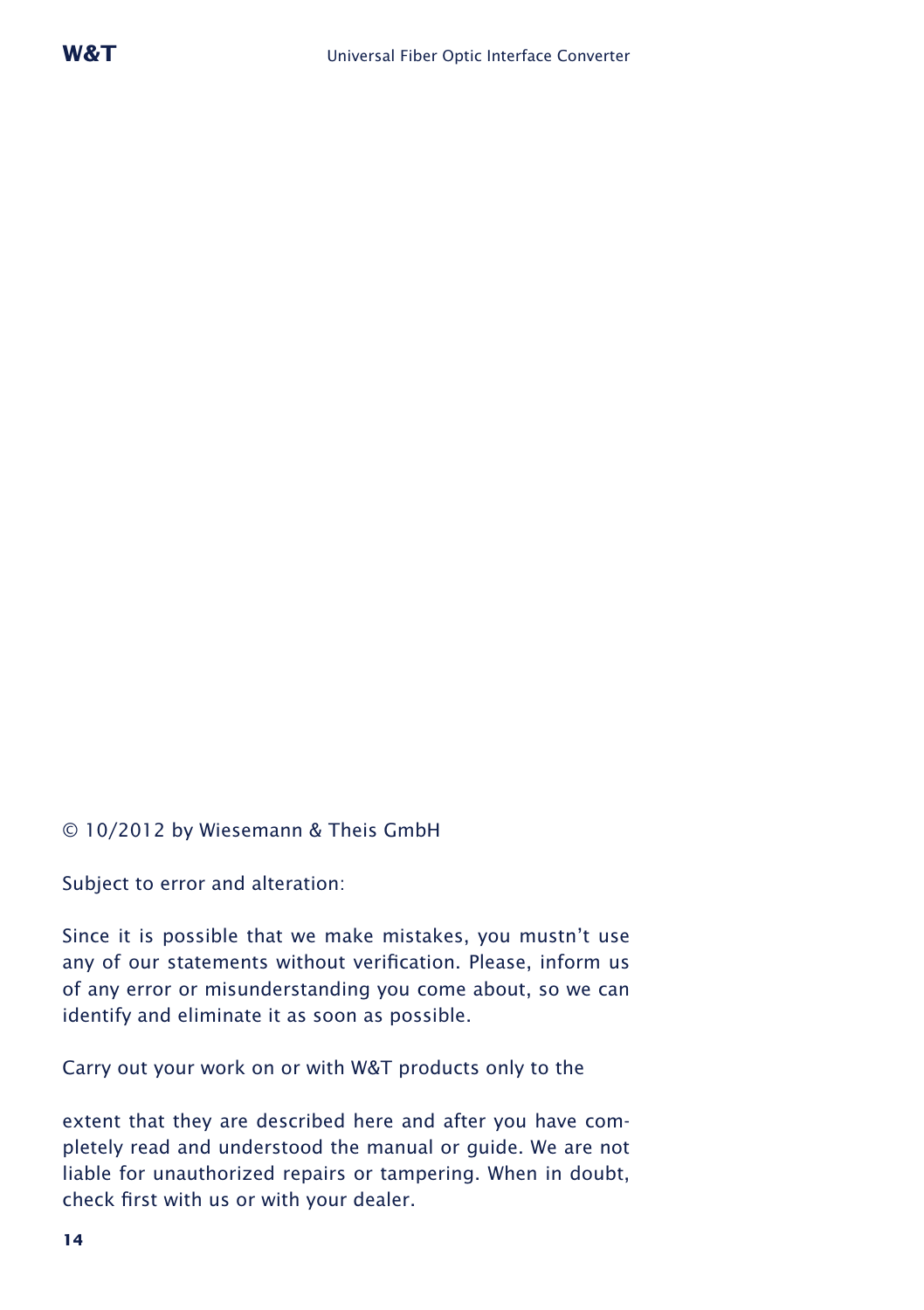Glass fiber optic transmission lines are the solution of choice when you need to implement absolutely noise-free serial data transmission over long distances and/or in noisy environments.

Whereas the attenuation with plastic fiber optics places a limit of maximum 100 meters on the attainable cable length, the distances achievable with glass fiber optics are significantly greater and at a comparable cable cost.

The fiber-optic solution offers another significant advantage: The data transfer is carried out with minimal delay and enables the processing of real-time protocols.

Wiesemann & Theis offers an entire family of various fiber optic interfaces that allow you to convert critical I/O ports or serial ports into an optical port for connecting glass fiber optic cable.

This interface family is described on the following pages along with the corresponding technical data and including connection examples.

For up-to-date information on new developments, see our Internet site at http://www.wut.de or check the e-mail short notices at the W&T Interface Club, which you can also subscribe to from the W&T Homepage.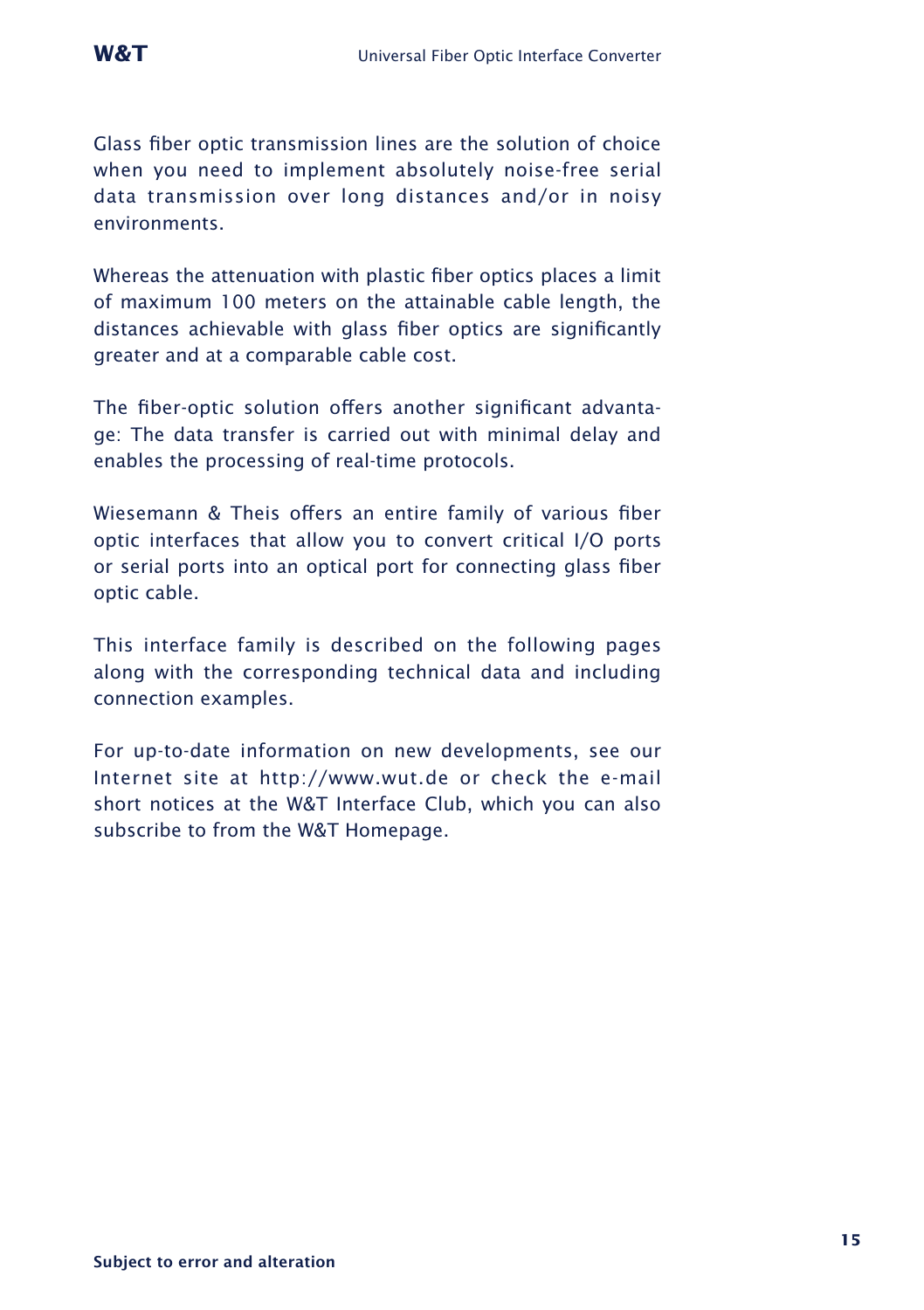## Index

## Universal FO Interface RS232/RS422/RS485, #81215 ......... 17

| RS422, RS485 4-wire bus master application  19      |  |
|-----------------------------------------------------|--|
| RS485 4 wire / RS485 2-wire application with echo20 |  |
|                                                     |  |
|                                                     |  |
|                                                     |  |
|                                                     |  |
|                                                     |  |
|                                                     |  |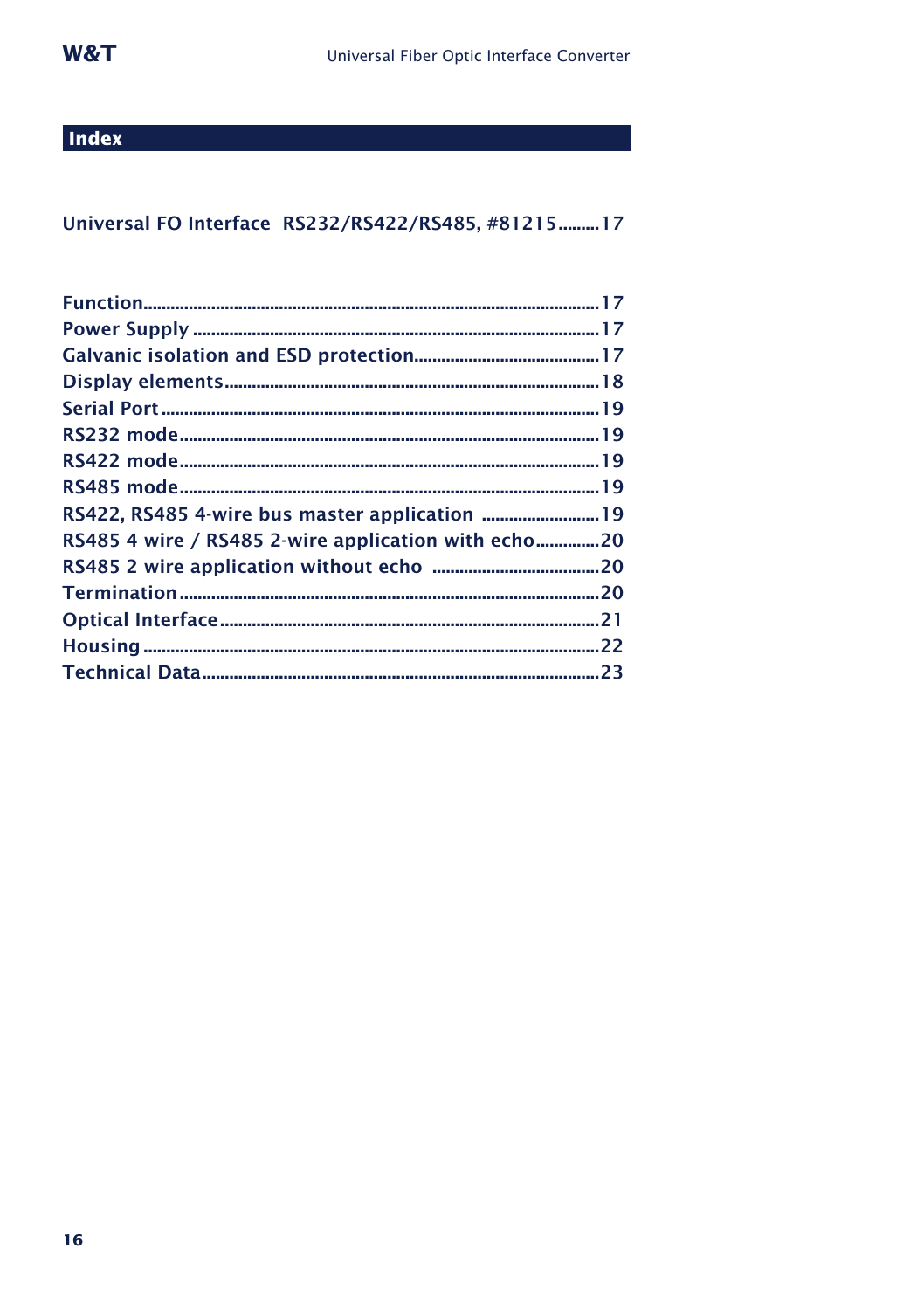#### **Universal FO Interface RS232/RS422/RS485, #81215**

#### **Function**

The W&T fiber optic interface converter 81215 allows bi-directional conversion of an RS232, RS422 or RS485 interface into a fiber optic interface with a transmission speed of up to 500.000 bps.

The interface works independently of the data format used and converts one data line in each direction.

Well-known SC connectors are used for connecting the glass fiber optic cable, whereas the serial interface is configured as a 9-pin SUB-D connector.

#### **Power Supply**

The supply voltage for the Interfaces is provided through an integrated switching regulator. This regulator has a variable input voltage range and allows the Interface to be powered by any DC voltage between 12 and 48 volts.

The supply voltage is polarity reversal protected and can be connected on the underside of the Interface through the included plug-in screw terminal.

#### **Galvanic isolation and ESD protection**

The serial port of the fiber optic converter is galvanically isolated from the supply voltage through a DC/DC converter with an isolation voltage of 1kV. All signal lines for the serial interface are protected by ESD-immune interface chips against static discharge for voltages up to 15 kV corresponding to IEC 801-2, Level 4.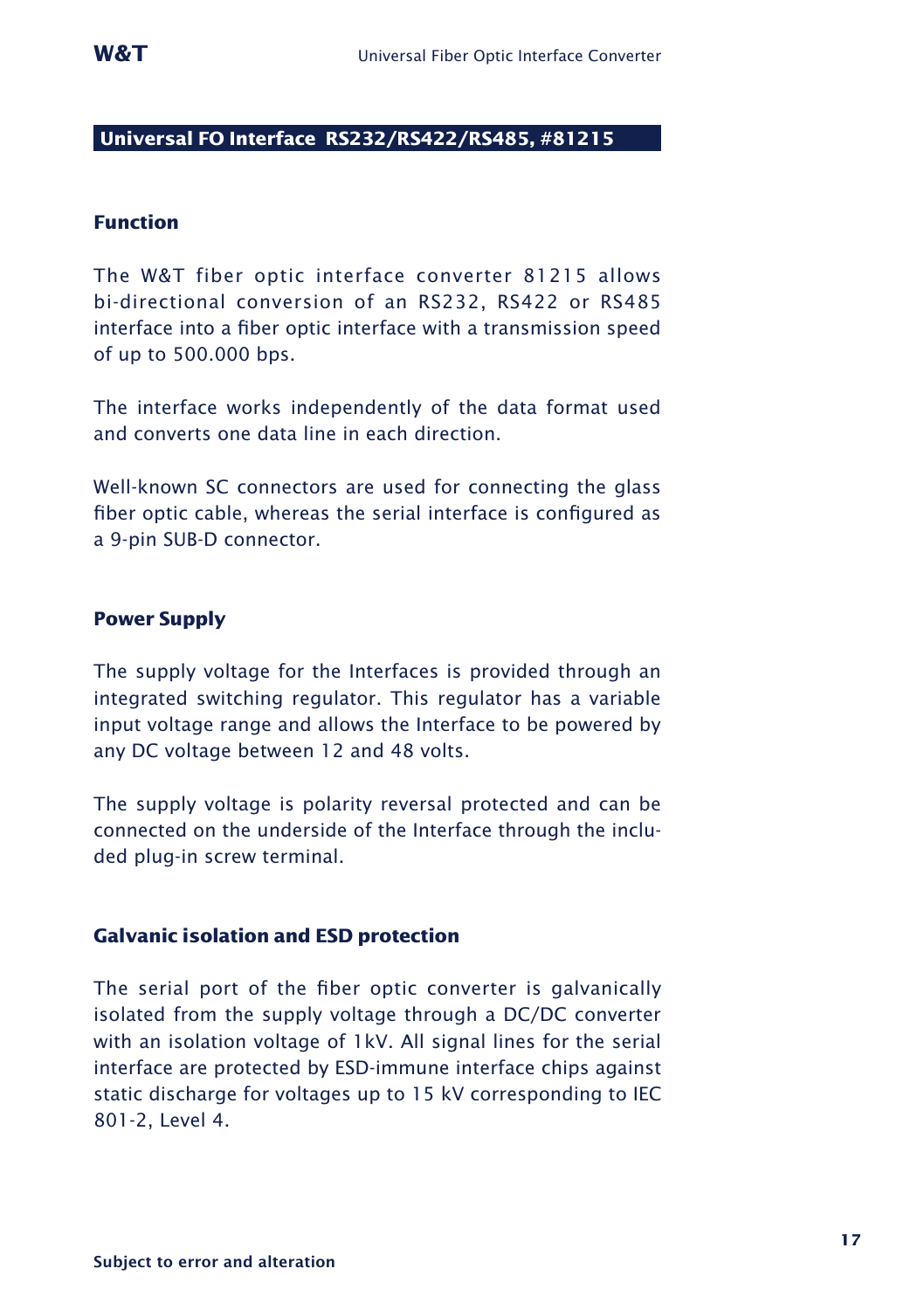#### **Connectors**

The fiber optic cables are connected to the converter using SC series connectors, with a DB9 plug for the serial connection. The arrangement of the signal connectors on the front panel of the interface can be seen from the following illustration:



The serial connection of the fiber optic converter is configured as a DB9 plug. The pin configuration can be seen in the following table:

| $P$ in#        | RS232 signal       | <b>RS422 / RS485 signal</b> |
|----------------|--------------------|-----------------------------|
| 1              | n.c.               | $TxD A$ $(-)$               |
| $\mathcal{P}$  | RxD                | $RxDA$ (-)                  |
| 3              | TxD                | DTR A (-) (active level)    |
| $\overline{4}$ | DTR (active level) | n.c.                        |
| 5              | <b>Signal GND</b>  | <b>Signal GND</b>           |
| 6              | n.c.               | $TxD B (+)$                 |
| 7              | RTS (active level) | $RxDB (+)$                  |
| 8              | n.c.               | DTR $B (+)$ (active level)  |
| 9              | n.c.               | n.c.                        |

#### **Display elements**

The Interfaces feature two LED's, with the *Power* LED indicating correct supply voltage and the *Data* LED data communication in both directions.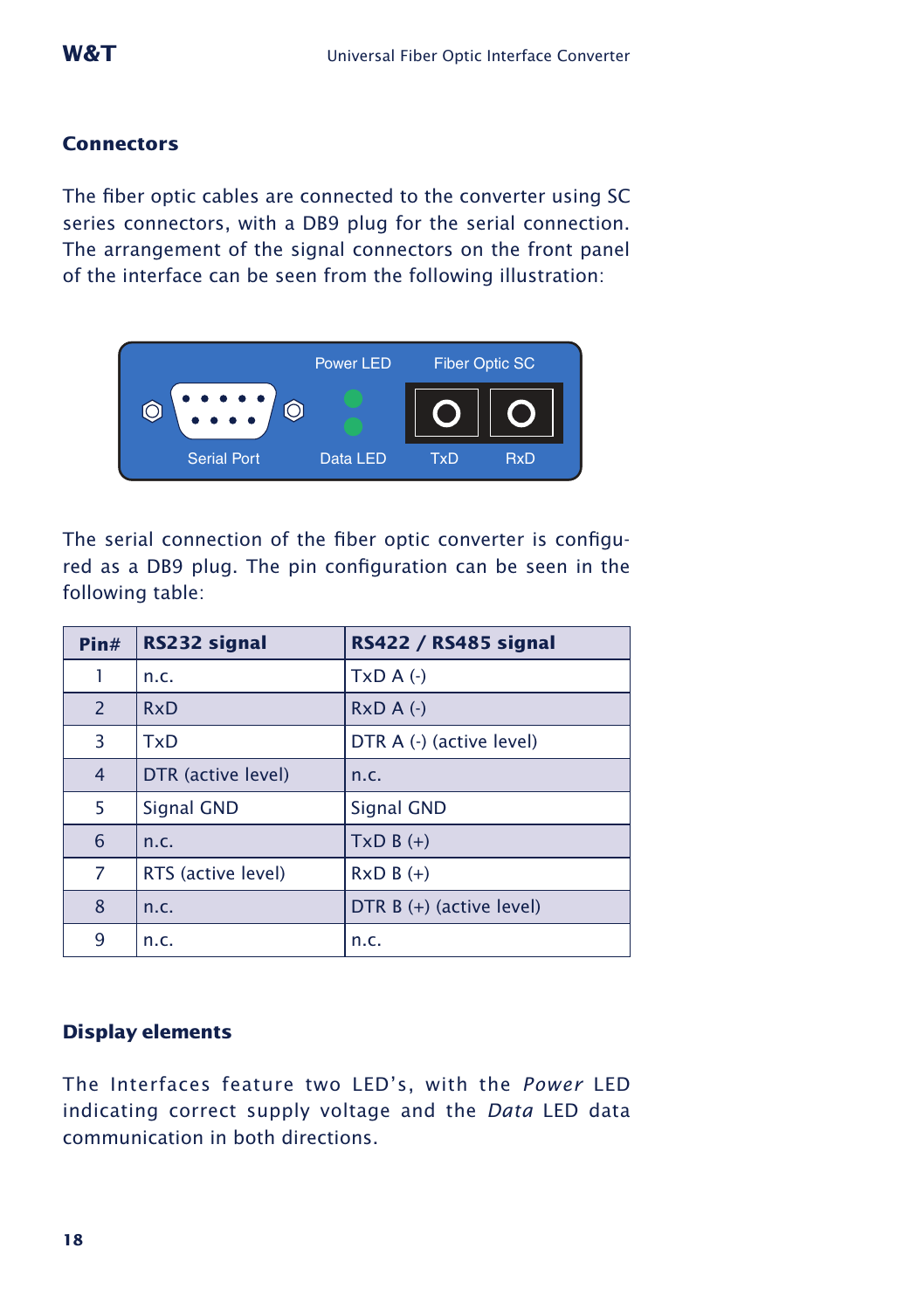#### **Serial Port**

The combined RS232/RS422/485 interface of the fiber optic converter can be set to various operating modes using the DIL switches located near the serial port. These modes are described below:

#### **RS232 mode**

This mode provides one data channel each (RxD and TxD) in both directions.

#### **RS422 mode**

This mode provides one data channel each (RxD and TxD) in both directions.The RS422 sender and receiver chips are always active.

#### **RS485 mode**

In all RS485 modes there is always one data channel available in each direction. The operating modes differ only in how the RS485 driver and receiver chips are controlled.

#### **RS422, RS485 4-wire bus master application**

One data channel and one handshake channel in each direction are available. The RS422/RS485 receivers and transmitters are always active in this operating mode.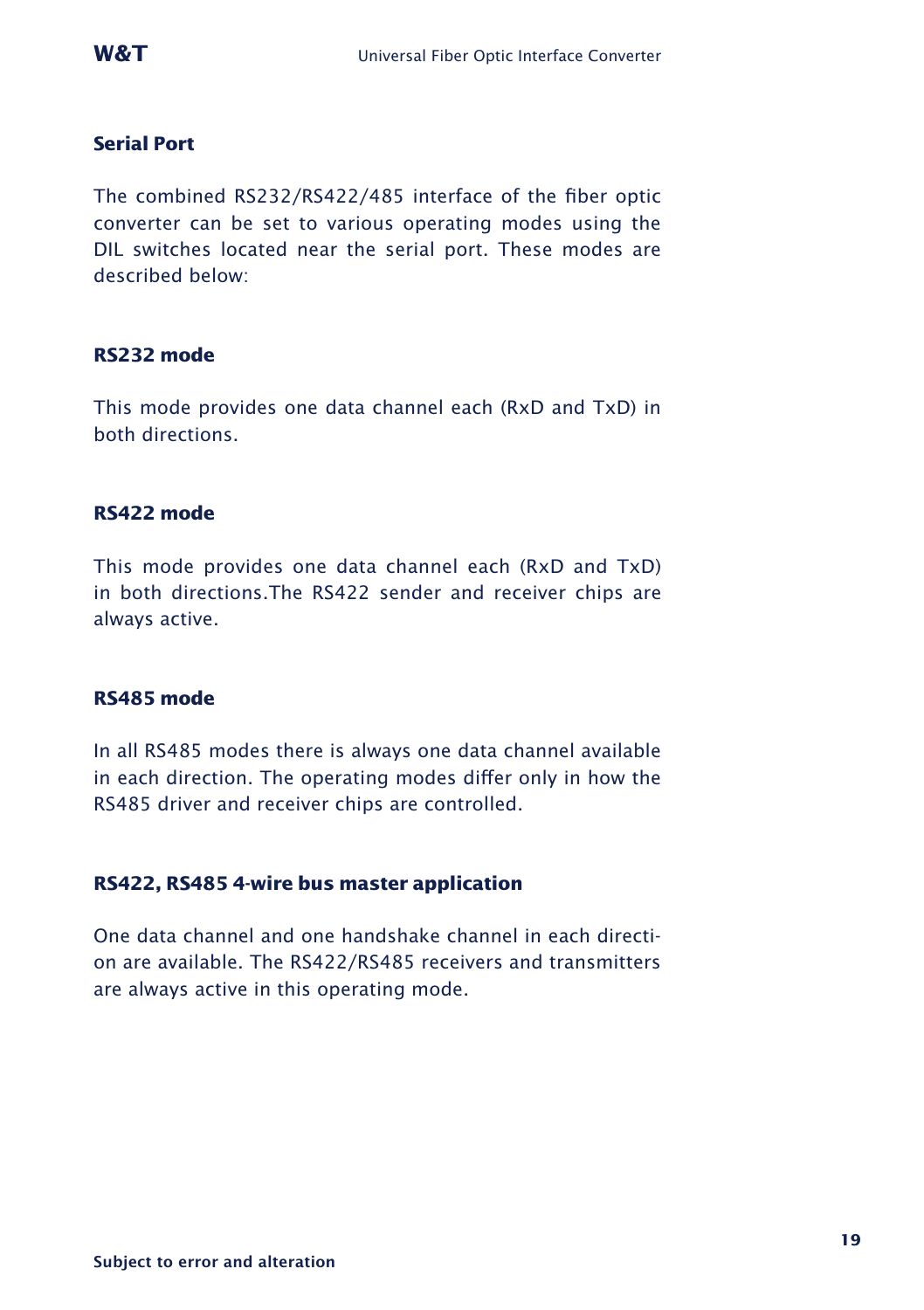#### **RS485 4 wire / RS485 2-wire application with echo**

One data channel in each direction is available. The RS485 output driver is activated automatically with each transmission of data, and goes to the high impedance state again after the end of transmission. The RS485 receiving channel is always active in this operating mode.

#### **RS485 2 wire application without echo**

One data channel in each direction is available. The RS485 output driver is activated automatically with each transmission of data, and goes to the high impedance state again after the end of transmission. The RS485 receiving channel is deactivated when the driver is on, but is switched on when the driver is in the high impedance state.

Please see the following table for an explanation of the operating mode DIP switch:

| <b>Operating mode</b>           | SW <sub>1</sub> | SW <sub>2</sub> | SW3        | <b>SW4</b> | SW <sub>5</sub> | SW <sub>8</sub> |
|---------------------------------|-----------------|-----------------|------------|------------|-----------------|-----------------|
| <b>RS232</b>                    | <b>OFF</b>      | OFF             | OFF        | OFF        | <b>OFF</b>      | ON              |
| RS422, RS485, 4-wire bus-master | <b>OFF</b>      | <b>OFF</b>      | <b>OFF</b> | ON         | <b>OFF</b>      | <b>OFF</b>      |
| RS485, 4-wire/2-wire with echo  | <b>OFF</b>      | ON              | OFF        | ON         | <b>OFF</b>      | OFF             |
| RS485, 2-wire without echo      | <b>ON</b>       | ON              | <b>OFF</b> | ON         | <b>OFF</b>      | <b>OFF</b>      |

#### **Termination**

For all RS485 operating modes it is essential that the bus system be terminated with a termination network which assures a defined rest state in the high-impedance phases of bus operation. The bus system can be connected to a termination network by closing switches #6 and #7 on the interface module: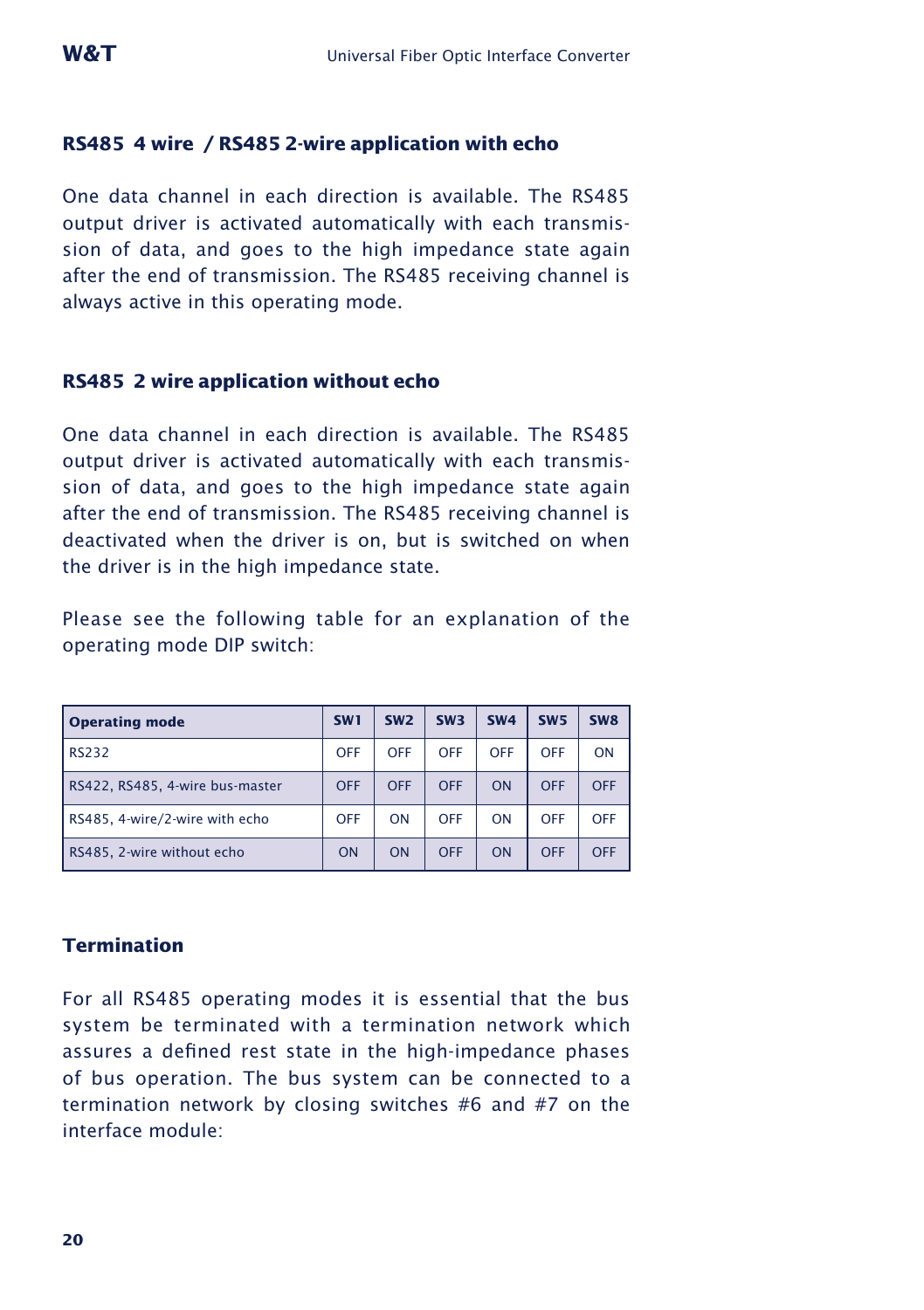

#### **Optical Interface**

The W&T Interface 81215 uses common single-mode duplex 9/125µm glass fiber optic cable or 50/125µm and 62.5/125 µm multimode duplex glass fiber optic cable, which due to its wide use in network technology is easily and inexpensively available

The light used for data transmission has a wavelength of 1310 nm.

Depending on the attenuation value of the glass fiber optic cable used, data transmission over a distance of up to 20 km is possible using the Interface in its standard version. A special version with a more powerful transmitter enables transmission over up to 40 km and is available on request.

When using the Interface on single-mode cables there are no limitations with respect to the minimum required cable length. In this mode the reserve between maximum output power of the transmitter and clipping limit of the receiver 5dB in the worst case.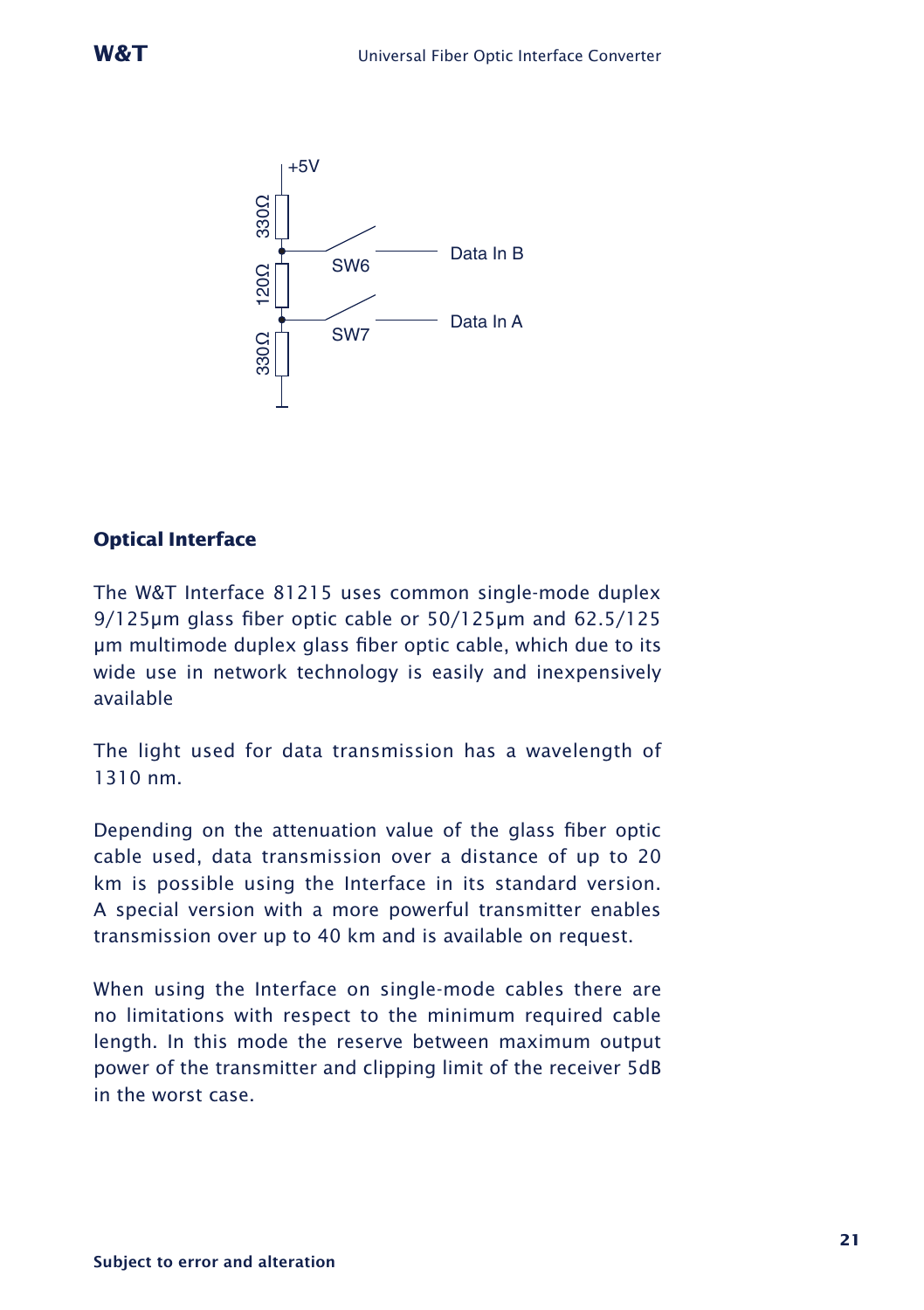

If the Interface is used however on multimode cables, the high coupled power of the transmitter can result in clipping with short cable lengths.

In this case we recommend use of a 5dB attenuator on the Interface output, which can be ordered from W&T as article number 81900.

#### **Housing**

The W&T Fiber Optic Interface is contained in a plastic housing for mounting on standard rails according to DIN EN 50022-35.

To configure the RS232/RS422/RS485 Interface, the enclosure must be opened to set the mode type/termination DIL switches on the interface module.

For this purpose we recommend threading a SUB-D connector with connector body onto the Interface and use the threaded-on connector to assist in removing the housing cover from the housing body.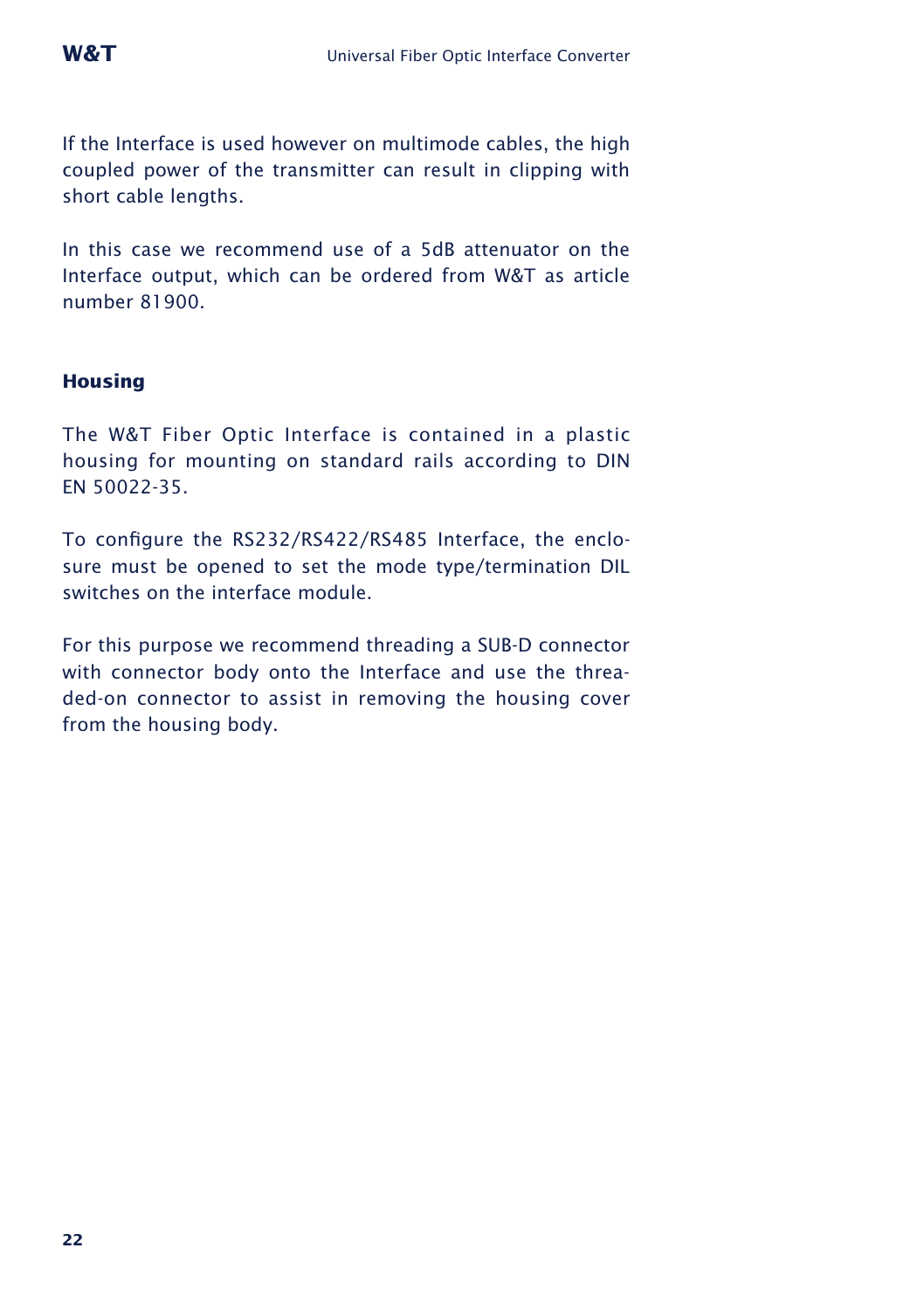## **Technical Data (I)**

### **Serial Interface:**

| Operating modes:     | RS232, RS422                       |
|----------------------|------------------------------------|
|                      | RS485 4-wire & 2-wire applications |
| Baud rate:           | RS232: 0230 KBaud                  |
|                      | RS422/485: 0500 KBaud              |
| Data format:         | any                                |
| Transmitted signals: | RxD, TxD                           |
| Serial connector:    | 9-pin SUB-D plug                   |
|                      |                                    |

#### **Optical Interface**

| FO cable connector:   | SC plug adapter                       |
|-----------------------|---------------------------------------|
|                       | ST plug adapter on request            |
| Fiber optic medium:   | Duplex single mode fiber 9/125 µm     |
|                       | Duplex multi mode fiber               |
|                       | 50/125µm or 62,5/125µm                |
| Wavelength:           | 1310 nm                               |
| Output power:         | Single mode fiber:                    |
|                       | $min. -12dBm, max. -8dBm$             |
|                       | (Class 1 Laser Product)               |
| Receiver sensitivity: | $max. -22dBm$                         |
| Maximum input power:  | $max. -3dBm$                          |
| Optical budget:       | min. 10dB                             |
| Maximum distance:     | Single mode fiber: min. 20km          |
|                       | @0,35dB/km (40km on request)          |
|                       | Multi mode fiber: min. 5km            |
|                       | @1dB/km                               |
| Minimum line          |                                       |
| attenuation:          | Single mode fiber: OdB                |
|                       | Multi mode fiber: 3dB                 |
|                       | (with less attenuation, the use of an |
|                       | additional attenuator may be          |
|                       | required, e.g. W $& 1 \# 81900$       |
|                       |                                       |